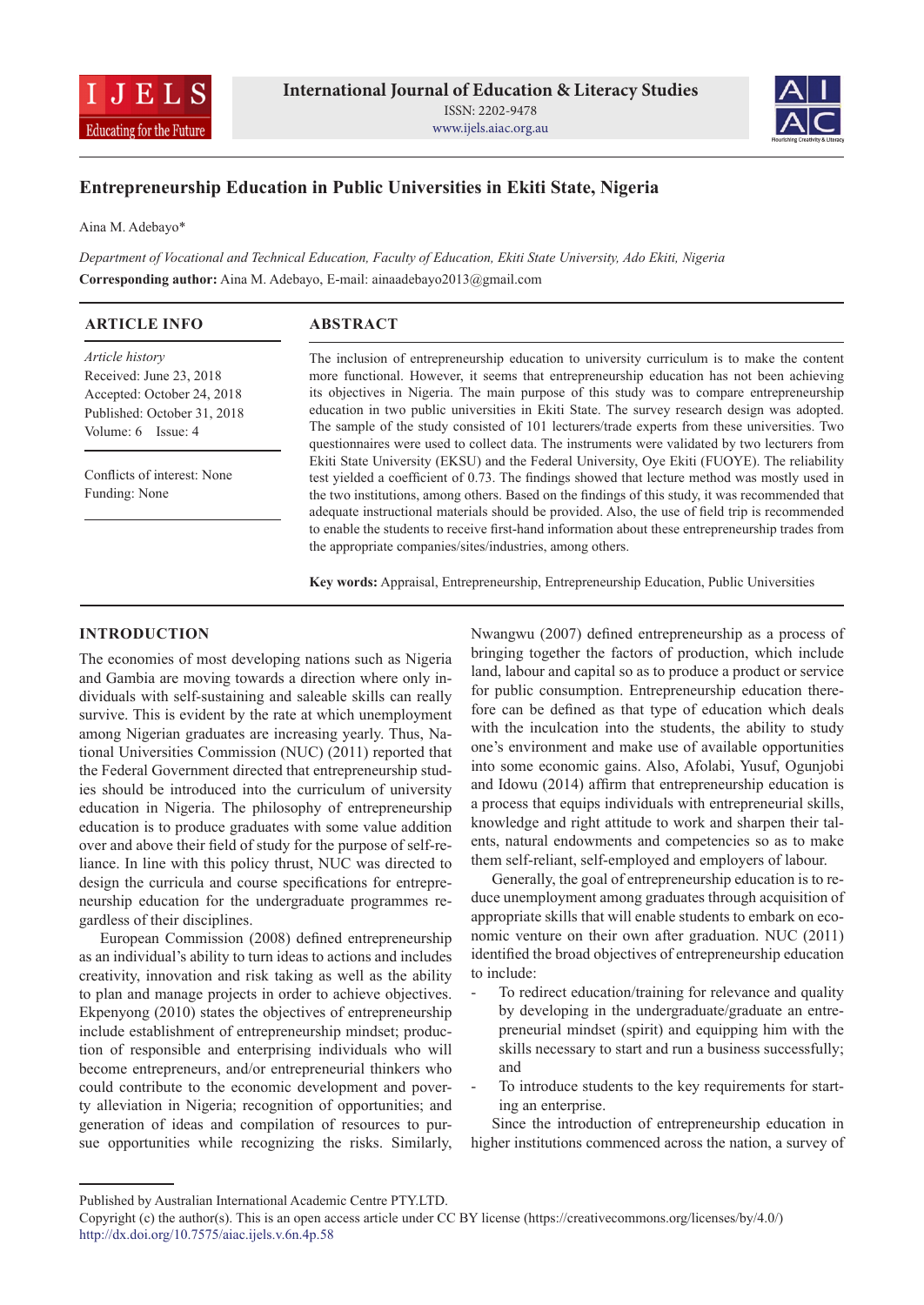some universities' handbooks on entrepreneurship education programme reveal that there are differences in the course contents being taught in these institutions. Each university seems to develop its programme based on how it conceptualizes it.

In view of the fact that knowledge acquisition is partly dependent on the pedagogy of the teacher or lecturer, it is therefore important to identify appropriate methods of entrepreneurship education. Ajayi (2004) lists some of the teaching methods that include lecture, demonstration, group discussion, and field trip, among others. A study conducted by Onagite and Aina (2017) revealed that teaching methods used in entrepreneurship were basically theoretical which needs to be improved with practical knowledge and skills for students' preparation for future career in the world of work. Also, the findings of Co and Mitchell (2006) showed that entrepreneurship education focuses on traditional classroom delivery such as lectures. An observation of the present methods used in entrepreneurship education in these institutions seems to reveal that project method, lecture method, demonstration and question and answer method, assignment, and discussion are mostly used. Most of these methods are teacher-centered, which did not allow the students to actively participate in the learning process. This seems to account for the failure of entrepreneurship education to yield desired results. Byun, Sung, Park and Choi (2018) noted that entrepreneurship graduate schools should provide methods and contents to discover opportunities and challenge risks in an uncertain environment. They observed that it is desirable to invite qualified entrepreneurs and lecturers to improve the content and quality of entrepreneurial subjects with high importance. Thus, there is need for an activity-based method which is student-centered such as experiential teaching method.

Experiential learning is the process of learning through experience. It is more specifically defined as learning through reflection on doing. Experiential learning is concerned with more concrete issues related to the learner and the learning context, (Kolb, Robin and Mclntyre, 1974). Experiential learning method would be a better approach to entrepreneurship education. In support of this, Ajayi and Ayodele (2002) reported that recipients of indigenous education were exposed to a wide range of vocations and occupations which include farming, fishing, boat-making, mat-making, pottery-making, soap-making, animal-husbandry, weaving, hair plaiting, bead working, carpentry and dressmaking. Thus, there was no room for unemployment in the African traditional setting as traditional education emphasised self-employment.

In contemporary era, experiential learning has been formalized by Kurt Lewin and the T-Group Movement in the 1940s and other great thinkers in the field of philosophy and educational psychology like Paulo Freire, John Dewy, Jerome Bruner, Kurt Hahn, and Carl Roggers, among others.

Entrepreneurship has been identified as a remedy against unemployment and stagnant economic growth, hence, the need to ascertain the availability of resources needed for effective and practical-oriented entrepreneurship education is germane. Egbe in Ikegwuani (2015) stated that the rates of learning through five senses give an immediate picture of the vital role of audio visual materials in teaching/learning

process. It is therefore practically impossible for a learner to be successful in any skill acquisition programme that does not involve the effective use and manipulation of learning materials. This view is in consonance with Umar (20xx) in Harnau (2014) when he pointed out that capacity building aimed at developing the human resources being a key element in quality and quantity in manpower development for specific tasks. In view of this, it is expected that the required instructional resources, as listed in the 2011 NUC benchmark will be provided.

Thus, Afolabi et al. (2014) and Ikegwuani (2015) reported that provision of modern working tools, maintenance of aesthetically pleasing working environment, modern audio-visual materials, equipment, relia, laboratory, power supply and gadgets must be adequately provided at the Centre for Entrepreneurship Education (CEE) to enable the teacher and learners add more knowledge and compare ideas. Thus, NUC (2011) benchmark for minimum standards in entrepreneurship provided a list of 34 trades/skills and instructional resources needed for effective teaching of these trades. This is to enable the institutions to produce more enterprising, qualified and skill-oriented graduates who would be able to contribute significantly to the growth of the nation's economy by increasing self employment. Based on the high premium placed on the use of instructional resources in entrepreneurship education, it is therefore important to identify the available instructional resources at Centre for Entrepreneurship Education (CEE) that will guarantee effective teaching in these institutions. In his contribution, Nwokike (2015) observed that government needs to provide money for funding the universities by providing facilities for teaching the students This will enable Nigeria university graduates possess employable skills through involvement in relevant practical activities in entrepreneurship education. However, Ayodele (2008) listed some of the obstacles/challenges to effective entrepreneurship development in Nigeria to include: Inadequate capital, irrelevant education, low level of infrastructural development, overt problems of procuring materials, among others.

The rate at which unemployment is increasing on yearly basis is becoming a source of concern to parents, governments and lecturers in spite of the introduction of entrepreneurship education in the nation's tertiary institutions. There seems to be hindrances against effective entrepreneurship education which has not allowed the course to achieve its set objectives. These include unconducive learning environment, method of teaching, inadequate instructional materials, among others (Ekpenyong, 2010). It is against this background that this study appraised entrepreneurship education in Ekiti State University, Ado-Ekiti (EKSU) and the Federal University, Oye-Ekiti (FUOYE).

#### **Purpose of the Study**

The main purpose of this study was to compare the entrepreneurship education in public universities in Ekiti State. Specifically, the study determined:

1. pedagogical approaches used for entrepreneurship education;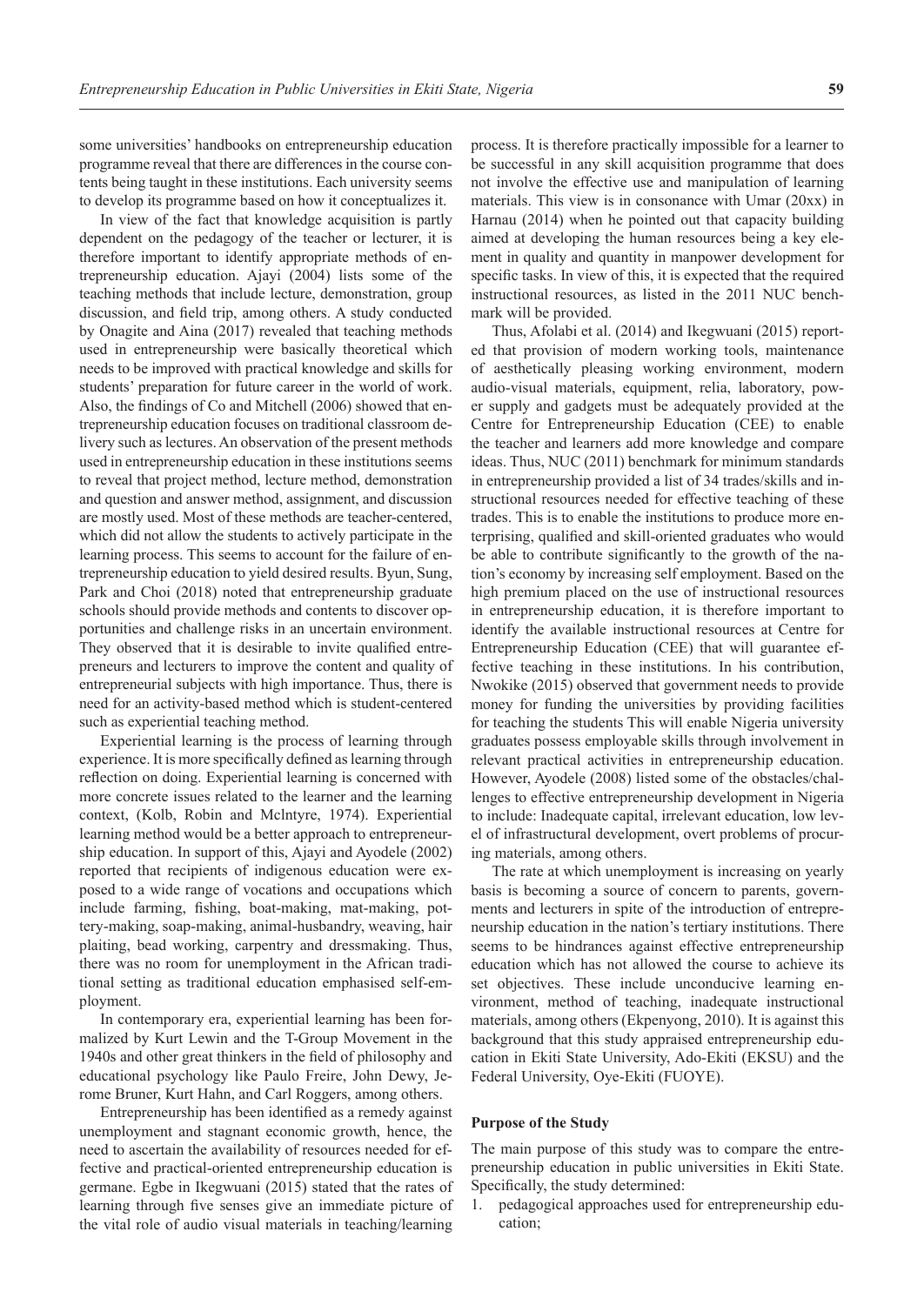- 2. the extent of availability of instructional resources/facilities for entrepreneurship education; and
- 3. challenges of entrepreneurship education in public universities in Ekiti State.

#### **Research Questions**

The following research questions were raised and answered to guide the study:

- 1. What are the pedagogical approaches used in entrepreneurship education in public universities in Ekiti State?
- 2. What are the instructional resources available for entrepreneurship education in public universities in Ekiti State?
- 3. What are the challenges of entrepreneurship education in these universities?

# **METHODS**

The descriptive research design of the survey type was used for this study. This design sought to collect data on the opinions of the respondents with a view to comparing the teaching methods used in two public universities in Ekiti State.

#### **Sample**

The population of the study was made up of 121 entrepreneurship education lecturers and adjunct trade experts in the two institutions, consisted of 86 and 35 from EKSU and FUOYE respectively. Entrepreneurship education lecturers and trade experts  $(n = 101)$  were randomly selected as the sample for this study. From EKSU and FUOYE respectively 76 and 25 respondents were randomly selected. The remaining 20 members (that is, 10 from each of the institutions) were used to carry out the reliability test.

#### **Instrument**

To test the reliability of 'Entrepreneurship Education in Public Universities' (EEPU) questionnaire, split half method was used. The scores collected were subjected to Pearson Product Moment Correlation formula which yielded a coefficient of 0.73.

Table 1 indicates the level of availability of the teaching resources in these institutions since the required numbers were not expressly stated in the NUC (2011) Benchmark.

In arriving at the decision in Table 1, the researcher considered the quantity available vis-à-vis the population of students in groups. To ascertain the validity of the instrument, the drafts were submitted to two lecturers, one from each of the entrepreneurship centres of the two institutions. Their comments and corrections made by these experts were incorporated into the final copy of the instruments.

### **Data Analysis**

Data were analysed using descriptive statistics, and more specifically, mean values. Items with means of 2.50 or above were regarded as 'Agree' while items with values below 2.50 were considered 'Disagree'.

## **RESULTS**

#### **Pedagogical Approaches Used in Entrepreneurship Education**

Research Question 1: What are the pedagogical approaches used in entrepreneurship education in public universities in Ekiti State?

The analysis of result in Table 2 reveals that out of the twelve (12) pedagogical approaches listed respondents from EKSU agreed on adequate use of teaching methods on items 1, 4, 6, 7, 8, and 11 while respondents from FUOYE are of the opinion that methods on items 1, 3, 4, 5, 7, 10, and 11 are mostly used in tertiary entrepreneurship education.

The analysis revealed that the two institutions are commonly using lecture, demonstration and assignment methods (i.e., items 1, 4 and 7) as the mean scores of the items are above 2.50 cut off point in the two institutions. Other teaching methods listed in items 2, 9 and 12 are the least used methods with cut off point of less than 2.50.

### **Instructional Resources Available for Teaching Entrepreneurship**

Research Question 2: What are the instructional resources available for teaching entrepreneurship in public universities in Ekiti State?

In order to answer the research question, the NUC Benchmark for minimum academic standards for undergraduate programmes in Nigerian universities was used to ascertain the required instructional resources in each of the trades

**Table 1.** Self-developed rating scale on measure of availability of instructional resources needed for entrepreneurship education

|     | <b>Quantity</b>                     | <b>Quantity available</b> | <b>Points</b> | <b>Decision</b> |
|-----|-------------------------------------|---------------------------|---------------|-----------------|
|     | Litres of liquid or units of tools: |                           |               |                 |
|     | * Absent                            | $\theta$                  |               | Not available   |
|     | * Sparsely available                | $1 - 10$                  |               | Inadequate      |
|     | * Adequately available              | $11 - 20$                 |               | Adequate        |
|     | * Highly available                  | $21+$                     |               | Very adequate   |
| ii. | Land/Laboratories:                  |                           |               |                 |
|     | Equipment/Laboratory                |                           |               | Adequate        |
|     | Equipment/Laboratory                | $2+$                      |               | Very adequate   |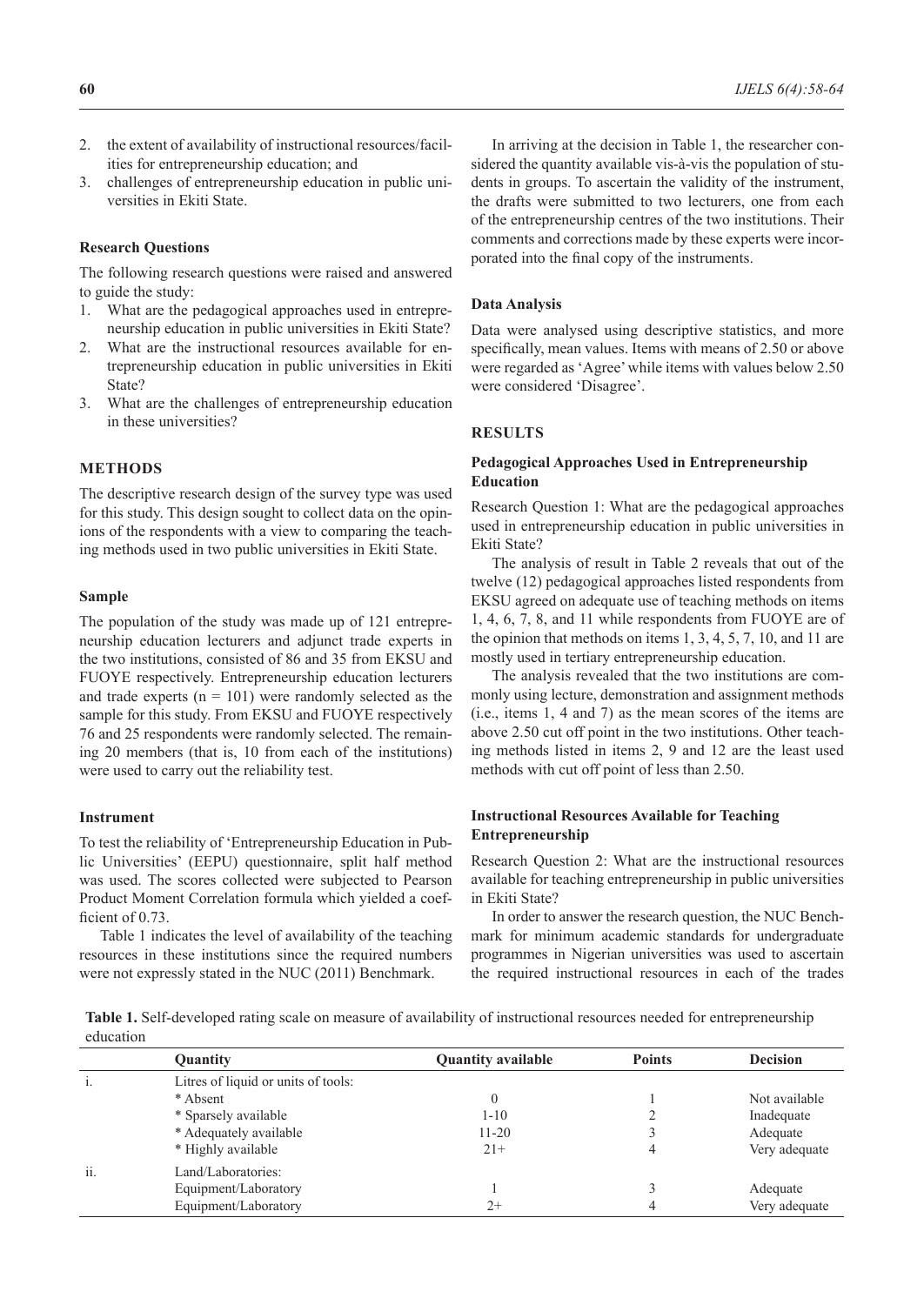| S/N | <b>Teaching Methods</b>                                                              |      | <b>EKSU</b>     | <b>FUOYE</b> |                 |
|-----|--------------------------------------------------------------------------------------|------|-----------------|--------------|-----------------|
|     |                                                                                      | Mean | <b>Decision</b> | Mean         | <b>Decision</b> |
| 1.  | Lecture method is used to teach the principles in entrepreneurship education.        | 3.11 | Agree           | 3.13         | Agree           |
| 2.  | Question and answer method of teaching entrepreneurship is also used.                | 1.76 | Disagree        | 1.92         | Disagree        |
| 3.  | Use of field trip/excursion is being used to teach entrepreneurship education.       | 1.69 | Disagree        | 2.61         | Agree           |
| 4.  | Demonstration method was used to teach students.                                     | 2.63 | Agree           | 2.88         | Agree           |
| 5.  | Individual and group project method is used for teaching entrepreneurship.           | 1.70 | Disagree        | 2.79         | Agree           |
| 6.  | Textbook method is used for entrepreneurship education.                              | 3.01 | Agree           | 1.85         | Disagree        |
| 7.  | Assignment method is used to teach my students in entrepreneurship<br>education.     | 2.57 | Agree           | 2.73         | Agree           |
| 8.  | Debate is used as a method for teaching entrepreneurship.                            | 2.85 | Agree           | 1.53         | Disagree        |
| 9.  | Use of problem solving method in entrepreneurship education is more<br>relevant.     | 1.68 | Disagree        | 2.08         | Disagree        |
| 10. | Brainstorming enhances students' skill acquisition in entrepreneurship<br>education. | 2.04 | Disagree        | 2.86         | Agree           |
| 11. | Dramatization is used to teach entrepreneurship.                                     | 3.09 | Agree           | 2.58         | Agree           |
| 12. | Recitation method can be effectively used to teach entrepreneurship<br>education.    | 1.01 | Disagree        | 1.92         | Disagree        |

**Table 2.** Mean scores of pedagogical approaches used in entrepreneurship education in the public universities in ekiti state

specified. Also, the self-developed rating scale on availability in Table 1 was used as a guide to measure level of availability.

A careful study of the available entrepreneurship trades in the two universities revealed that out of the 34 trades in the NUC Benchmark, only thirteen (13) trades are being taught in the two institutions. In view of the foregoing, the table below presents the analysis of the data collected on the available instructional resources in the trades:

Table 3 reveals that the instructional resources in items 13 and 14 are completely and adequately available in the two institutions as each of them had 3 points and above. This means that all the required items/materials for effective teaching and learning of soap/detergent/toothpaste (item 13) and cloth/textile (item 14) are adequately provided. Also, food processing (items 15) and building drawing (item 22) revealed that only Ekiti State University, Ado-Ekiti have instructional resources in food processing and building drawing while the two trades are not available at FUOYE. The data collected on items 16, 17, 18, 19, 20, 21 23, 24 and 25 revealed that some instructional resources needed for these trades are very adequately available, some are adequately available while few are not adequately available in the two institutions.

#### **Challenges of Teaching Entrepreneurship**

Research Question 3: What are the problems/challenges of teaching entrepreneurship in your university?

Table 4 revealed that out of the ten (10) identified challenges, respondents from EKSU agreed that only items 31 and 33 are not challenges to effective entrepreneurship education while respondents from FUOYE agreed that items 27, 29, 33, 34, and 35 are not challenges to effective entrepreneurship education. The analysis revealed that the two institutions agreed that items 33 (lecturers' attitude to students) is not a challenge to effective entrepreneurship education.

### **DISCUSSION**

The finding of the study revealed that most of the methods used to teach entrepreneurship education in EKSU are teacher-centred, while the finding from FUOYE revealed that field trip/excursion is used to teach their students, which is one of the viable student-centred teaching methods. This may enable FUOYE students to be well-equipped in entrepreneurship skill acquisition. The finding suggests that there was a preference for academic implication at EKSU and practical implication at FUOYE. This is in support of the findings of Mwatsika and Sakhulani (2016) that entrepreneurship education affects students' knowledge (academic implication), perception of having adequate skills and competencies (practical implication) to engage with entrepreneurship practical successfully. The finding is in contrary to the recommendation of NUC (2011) that methods of delivery should be mentoring and practical in business incubator/existing business. This can only be found in pedagogical approaches like field trip/excursion and demonstration.

Also, the study revealed that in Ekiti State University, Ado Ekiti, out of the 13 available trades only 3 trades, (soap/ detergent/toothpaste making, food processing and tailoring) adequately have all the needed materials for effective teaching and learning, while the remaining 10 trades are not adequately equipped in one or two of the instructional resources needed to learn the trades effectively. The findings on available resources in Federal University, Oye Ekiti revealed that soap/detergent/toothpaste and cloth dyeing are adequately equipped at FUOYE. Generally, it was also found out that there are no enough instructional resources to teach the available entrepreneurial trades in these universities. The finding is in support of Nwokike (2015) when she noted that facilities for teaching and learning are lacking in most universities in Nigeria. Also, in their own contribution,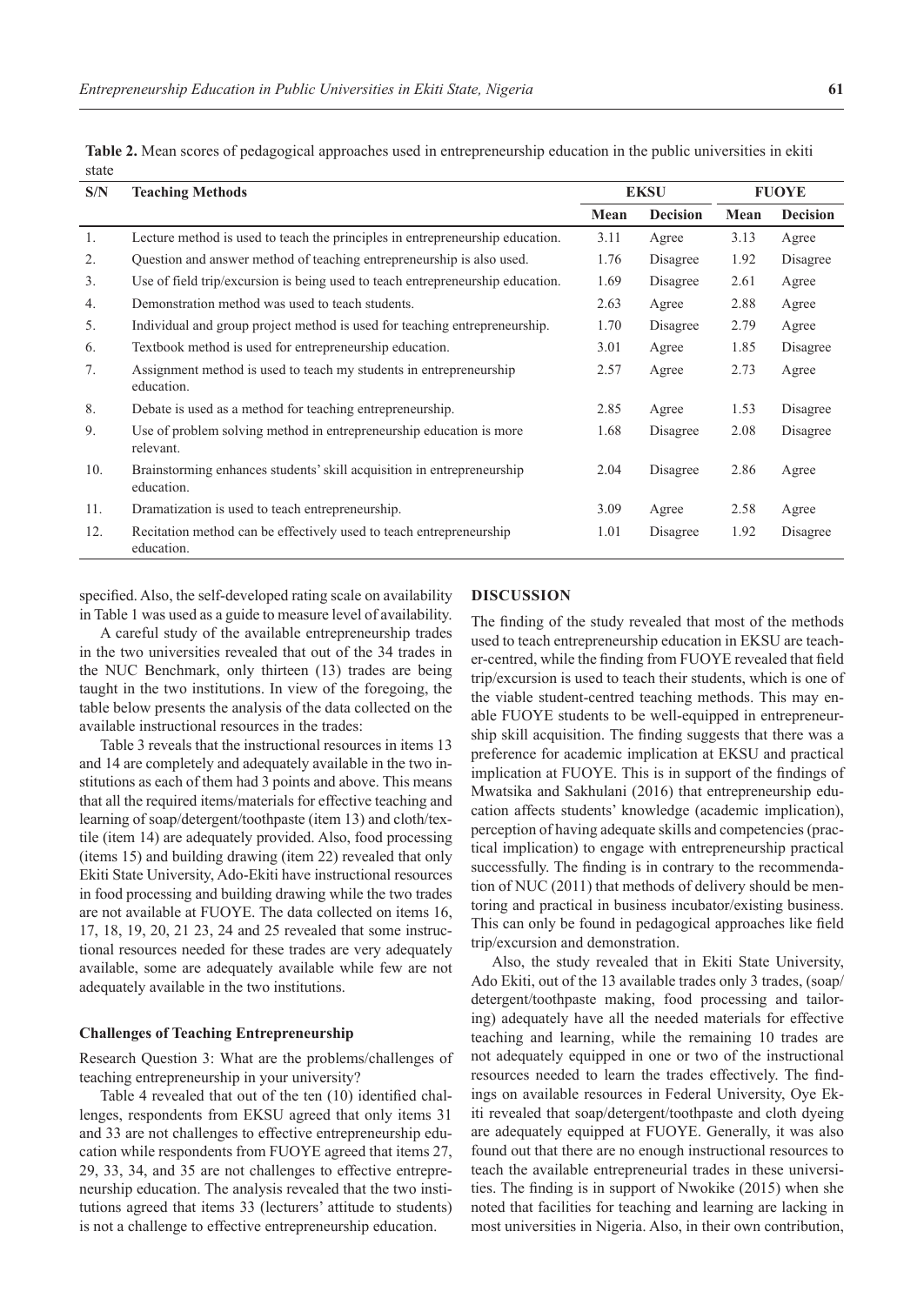| S/N | <b>Trades/instructional</b>           | Qty                     | <b>EKSU</b>                  | $\overline{ }$              | Qty              | <b>FUOYE</b>                 |                        |
|-----|---------------------------------------|-------------------------|------------------------------|-----------------------------|------------------|------------------------------|------------------------|
|     | resources                             | available               | <b>Points</b>                | decision                    | <b>Available</b> | <b>Points</b>                | <b>Decision</b>        |
|     |                                       |                         |                              |                             |                  |                              |                        |
| 13. | Soap/detergent/toothpaste<br>making:  |                         |                              |                             |                  |                              |                        |
|     | i. Laboratory                         | $\mathbf{1}$            | 3                            | Adequate                    | 1                | 3                            | Adequate               |
|     | ii. Chemicals                         | 15                      | $\sqrt{3}$                   | Adequate                    | 12               | 3                            | Adequate               |
|     | iii. Caustic soda                     | 15                      | $\sqrt{3}$                   | Adequate                    | 12               | 3                            | Adequate               |
|     | iv. PKO                               | 15                      | 3                            | Adequate                    | 12               | 3                            | Adequate               |
|     |                                       |                         |                              |                             |                  |                              |                        |
| 14. | Cloth Dyeing/Textile:<br>i. Buckets   | 17                      | $\mathfrak z$                | Adequate                    | 20               | $\mathfrak{Z}$               | Adequate               |
|     | ii. Dye of different colours          | 15                      | $\mathfrak{Z}$               | Adequate                    | 12               | 3                            | Adequate               |
|     | iii. Chemicals                        | 15                      | $\mathfrak{Z}$               | Adequate                    | 20               | 3                            | Adequate               |
|     | iv. Water                             | 25                      | 4                            | Very Adequate               | 20               | 4                            | Very Adequate          |
|     |                                       |                         |                              |                             |                  |                              |                        |
| 15  | Food Processing:                      |                         |                              |                             |                  |                              |                        |
|     | i. Preservatives                      | 20                      | $\mathfrak{Z}$               | Adequate                    | $\boldsymbol{0}$ | 1                            | Not Available          |
|     | ii. Processing equipment              | $\overline{2}$          | $\overline{4}$               | Very Adequate               | $\boldsymbol{0}$ | $\,1$                        | Not Available          |
|     | (Palm oil & garri)                    |                         |                              |                             |                  |                              |                        |
| 16  | Photography:                          |                         |                              |                             |                  |                              |                        |
|     | i. Dark room (lab)                    | $\mathbf{1}$            | $\mathfrak{Z}$               | Adequate                    | 1                | 3                            | Adequate               |
|     | ii. Cameras                           | $\tau$                  | $\sqrt{2}$                   | Inadequate                  | 5                | $\overline{c}$               | Inadequate             |
|     | iii. Films                            | $\boldsymbol{7}$        | $\sqrt{2}$                   | Inadequate                  | 5                | $\overline{c}$               | Inadequate             |
|     | iv. Chemicals                         | 5                       | $\sqrt{2}$                   | Inadequate                  | 5                | $\overline{2}$               | Inadequate             |
| 17. | Poultry:                              |                         |                              |                             |                  |                              |                        |
|     | i. Site (Land)                        | $\overline{\mathbf{c}}$ | $\overline{4}$               | Very Adequate               | 2                | 4                            | Very Adequate          |
|     | ii. Incubator                         | $\overline{2}$          | 4                            | Very Adequate               | $\mathbf{1}$     | $\mathfrak{Z}$               | Adequate               |
|     | iii. Water Supply                     | 25                      | $\overline{4}$               | Very Adequate               | 25               | $\overline{\mathcal{L}}$     | Very Adequate          |
|     | iv. Cages                             | 12                      | $\mathfrak{Z}$               | Adequate                    | 8                | $\overline{c}$               | Inadequate             |
|     | v. Egg Trays                          | 12                      | $\mathfrak{Z}$               | Adequate                    | 8                | $\overline{c}$               | Inadequate             |
|     | vi. Drinking trough                   | 6                       | $\sqrt{2}$                   | Inadequate                  | 4                | $\overline{2}$               | Inadequate             |
|     | vii. Vaccines                         | 20                      | $\overline{4}$               | Very Adequate               | 20               | 4                            | Very Adequate          |
| 18. | Domestic electrical                   |                         |                              |                             |                  |                              |                        |
|     | Installation                          |                         |                              |                             |                  |                              |                        |
|     | i. Electrical workshop                | 3                       | $\overline{4}$               | Very Adequate               | 3                | 3                            | Adequate               |
|     | ii. Soldering Iron                    | 8                       | $\sqrt{2}$                   | Inadequate                  | 7                | $\overline{c}$               | Inadequate             |
|     | iii. Screw Drivers/Pliers             | 8                       | $\sqrt{2}$                   | Inadequate                  | 8                | $\overline{c}$               | Inadequate             |
|     | iv. Electrical toolbox                | $\overline{c}$          | $\sqrt{2}$                   | Inadequate                  | $\overline{c}$   | $\overline{c}$               | Inadequate             |
|     | v. Alternative Power                  | $\mathbf{1}$            | $\overline{2}$               | Inadequate                  | $\mathbf{1}$     | $\overline{2}$               | Inadequate             |
|     | Supply                                |                         |                              |                             |                  |                              |                        |
| 19. | Welding, metal work and               |                         |                              |                             |                  |                              |                        |
|     | Fabrication:                          |                         |                              |                             |                  |                              |                        |
|     | i. Workshop                           | $\mathbf{1}$            | $\mathfrak{Z}$               | Adequate                    | 1                | 3                            | Adequate               |
|     | ii. Tool kits                         | $\overline{2}$          | $\sqrt{2}$                   | Inadequate                  | $\mathbf{1}$     | $\overline{2}$               | Inadequate             |
|     | iii. Safety wear                      | 20                      | $\mathfrak{Z}$               | Adequate                    | 12               | $\mathfrak{Z}$               | Adequate               |
|     | iv. Welding machine                   | $\mathbf{1}$            | $\sqrt{2}$                   | Inadequate                  | $\mathbf{1}$     | $\overline{2}$               | Inadequate             |
|     | v. Soldering machine                  | 8                       | $\sqrt{2}$                   | Inadequate                  | 6                | $\overline{2}$               | Inadequate             |
| 20. | Wood work and carpentry               |                         |                              |                             |                  |                              |                        |
|     | i. Workshop                           | 2                       | $\overline{4}$               | Very Adequate               | 1                | 3                            | Adequate               |
|     | ii. Safety wear                       | 18                      | 3                            | Adequate                    | 12               | $\mathfrak{Z}$               | Adequate               |
|     | iii. Planks                           | 30                      | $\sqrt{4}$                   | Very Adequate               | 21               | $\overline{\mathbf{4}}$      | Very Adequate          |
|     | iv. Chisels                           | 10                      | $\sqrt{2}$                   | Inadequate                  | $\tau$           | $\overline{2}$               | Inadequate             |
|     | v. Saw                                | 10                      | $\overline{c}$               | Inadequate                  | 7                | $\overline{2}$               | Inadequate             |
|     | vi. Hammer                            | 10                      | $\sqrt{2}$                   | Inadequate                  | $\boldsymbol{7}$ | $\overline{c}$               | Inadequate             |
|     | vii. Energy Source                    | $\mathbf{1}$            | $\overline{\mathbf{3}}$      | Adequate                    | $\mathbf{1}$     | 3                            | Adequate               |
|     | (Generator)                           |                         |                              |                             |                  |                              |                        |
|     |                                       |                         |                              |                             |                  |                              |                        |
| 21. | Radio and Television Repairs          |                         |                              |                             |                  |                              |                        |
|     | i. Workshop<br>ii. T.V for practicals | 3<br>8                  | $\overline{4}$<br>$\sqrt{2}$ | Very Adequate<br>Inadequate | 1<br>$\tau$      | $\mathfrak{Z}$<br>$\sqrt{2}$ | Adequate<br>Inadequate |
|     | iii. Robber gloves                    | 20                      | $\mathfrak{Z}$               | Adequate                    | $18\,$           | 3                            | Adequate               |
|     | iv. Technologists                     | $\mathbf{1}$            | $\overline{2}$               | Inadequate                  | $\mathbf{1}$     | $\overline{2}$               | Inadequate             |
|     |                                       |                         |                              |                             |                  |                              |                        |

13

3

Adequate

8

2

**Table 3.** Analysis of availability of instructional resources for entrepreneurship education in EKSU and FUOYE

v. Overall

Inadequate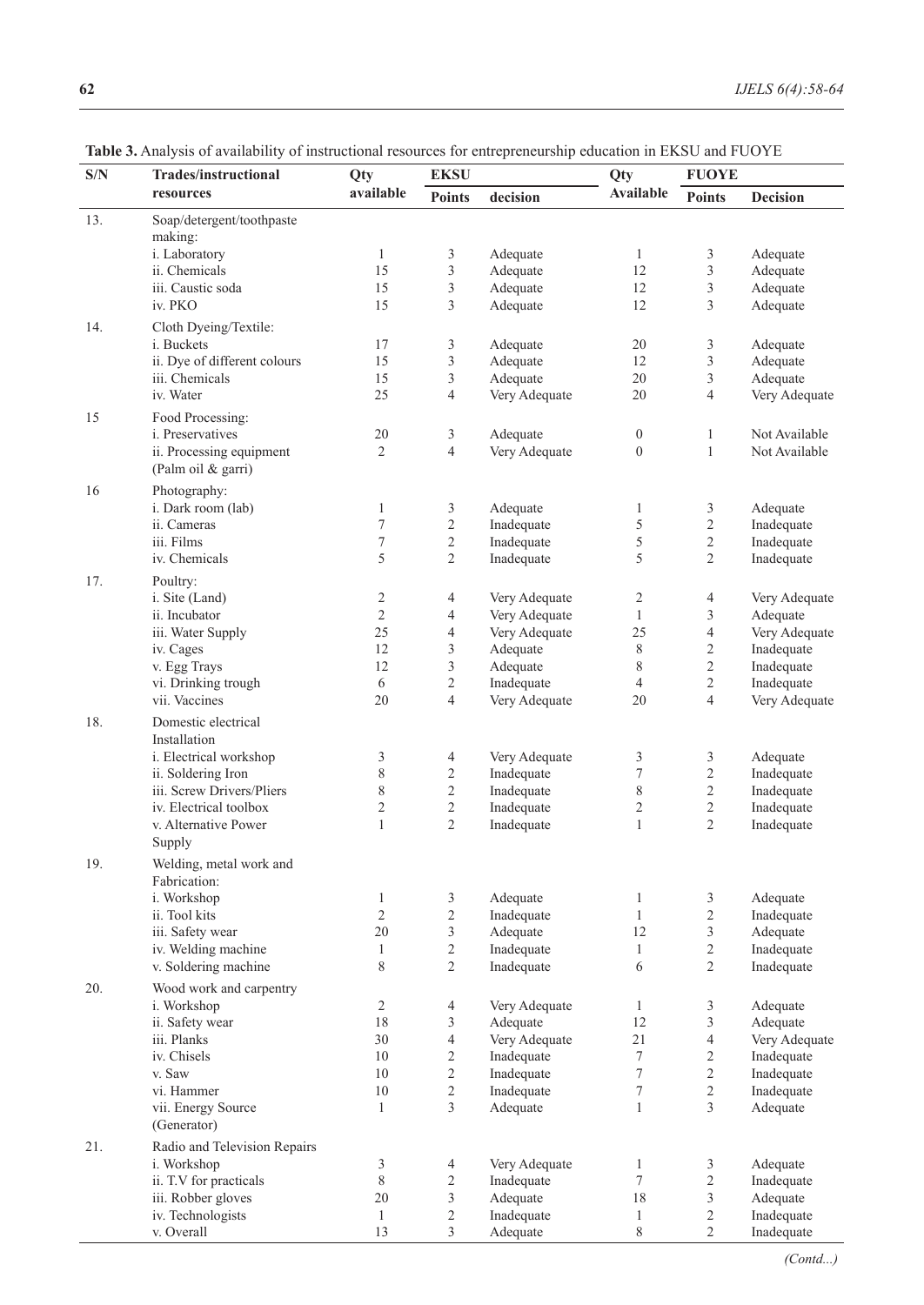|  | Table 3. (Continued) |
|--|----------------------|
|--|----------------------|

| S/N | <b>Trades/instructional</b><br>resources | <b>Qty</b> | <b>EKSU</b>    |               | Qty              | <b>FUOYE</b>   |                 |
|-----|------------------------------------------|------------|----------------|---------------|------------------|----------------|-----------------|
|     |                                          | available  | <b>Points</b>  | decision      | <b>Available</b> | <b>Points</b>  | <b>Decision</b> |
| 22. | <b>Building Drawing:</b>                 |            |                |               |                  |                |                 |
|     | i. Computer software                     | 4          | 2              | Inadequate    | $\theta$         |                | Not Available   |
|     | ii. Drawing set                          | 12         | 3              | Adequate      | $\Omega$         |                | Not Available   |
|     | iii. Drawing board                       | 12         | 3              | Adequate      | $\Omega$         |                | Not Available   |
|     | iv. Drawing laboratory                   | 1          | 3              | Adequate      | $\mathbf{0}$     |                | Not Available   |
| 23. | Farming (Crop)                           |            |                |               |                  |                |                 |
|     | i. Land                                  |            | 3              | Adequate      |                  | 3              | Adequate        |
|     | ii. Tractors                             |            | 3              | Adequate      |                  | 3              | Adequate        |
|     | iii. Seedling                            | 12         | 3              | Adequate      | 13               | 3              | Adequate        |
|     | iv. Labour (unskilled)                   | 10         | $\overline{c}$ | Inadequate    | 8                | $\overline{2}$ | Not Adequate    |
| 24. | Tailoring:                               |            |                |               |                  |                |                 |
|     | <i>i</i> . Workshop                      | 1          | 3              | Adequate      |                  | 3              | Adequate        |
|     | ii. Sewing machines                      | 25         | 4              | Very Adequate | 20               | 3              | Adequate        |
|     | iii. Weaving machines                    | 12         | 3              | Adequate      | 8                | $\overline{2}$ | Inadequate      |
|     | iv. Threads (per roll)                   | 30         | 4              | Very Adequate | 22               | 4              | Very Adequate   |
|     | v. Needles (packs)                       | 14         | 3              | Adequate      | 11               | 3              | Adequate        |
| 25. | Interior Decoration:                     |            |                |               |                  |                |                 |
|     | i. Cloths (yards)                        | 35         | $\overline{4}$ | Very Adequate | 25               | 4              | Very Adequate   |
|     | ii. Iron rods (per length)               | 18         | 3              | Adequate      | 14               | 3              | Adequate        |
|     | iii. Fittings                            | 10         | 2              | Inadequate    | 10               | 2              | Inadequate      |
|     | iv. Curtains (yards)                     | 30         | 4              | Very Adequate | 20               | 3              | Adequate        |

Source: Field work, 2017

| Table 4. Mean scores of challenges of entrepreneurship education in public universities in Ekiti state |  |  |  |
|--------------------------------------------------------------------------------------------------------|--|--|--|
|                                                                                                        |  |  |  |

| S/N | <b>Teaching methods</b>                                                          |      | <b>EKSU</b>     |      | <b>FUOYE</b>    |  |
|-----|----------------------------------------------------------------------------------|------|-----------------|------|-----------------|--|
|     |                                                                                  | Mean | <b>Decision</b> | Mean | <b>Decision</b> |  |
| 26. | Inadequate number of hours for practical work                                    | 2.63 | Agree           | 2.74 | Agree           |  |
| 27. | Number of lecture hours per week are not enough                                  | 2.90 | Agree           | 1.82 | Disagree        |  |
| 28. | Insufficient power supply to operate some<br>equipments                          | 3.02 | Agree           | 2.59 | Agree           |  |
| 29. | Overcrowded lecture rooms                                                        | 2.95 | Agree           | 1.73 | Disagree        |  |
| 30. | General shortage of teaching materials/equipment                                 | 2.54 | Agree           | 2.62 | Agree           |  |
| 31. | Students' poor attitude towards learning a vocation                              | 1.95 | Disagree        | 2.82 | Agree           |  |
| 32. | Poor funding for the purchase of needed instructional<br>resources               | 3.25 | Agree           | 2.75 | Agree           |  |
| 33. | Lecturers' attitude to students in entrepreneurship<br>education lecture periods | 1.65 | Disagree        | 1.52 | Disagree        |  |
| 34. | Inadequate motivation/incentives for course<br>lecturers/trade experts           | 2.86 | Agree           | 1.93 | Disagree        |  |
| 35. | Inadequate qualified trade experts to teach practical<br>entrepreneurship        | 2.78 | Agree           | 1.85 | Disagree        |  |
|     |                                                                                  |      |                 |      |                 |  |

Source: Field work, 2017

Nnaji and Bagudu in Ikegwuani (2015) stated that most of the facilities required for training are lacking and sometimes inadequate in most of the institutions in Nigeria. These are in agreement with the findings of this study. In line with these findings, Harbau (2014) in a study conducted in Zaria concluded that there were needs for training and preparing teachers in entrepreneurship in order to enable them education the young generation.

In addition, the findings on the challenges of entrepreneurship education as considered by the researcher from existing literature revealed that all the respondents in the two institutions were unanimous in their opinion with all the items listed except item 22 which was to find out whether lecturers' attitude could be a problem in effective teaching and learning of entrepreneurship in their institutions. This implies that the respondents acknowledged that